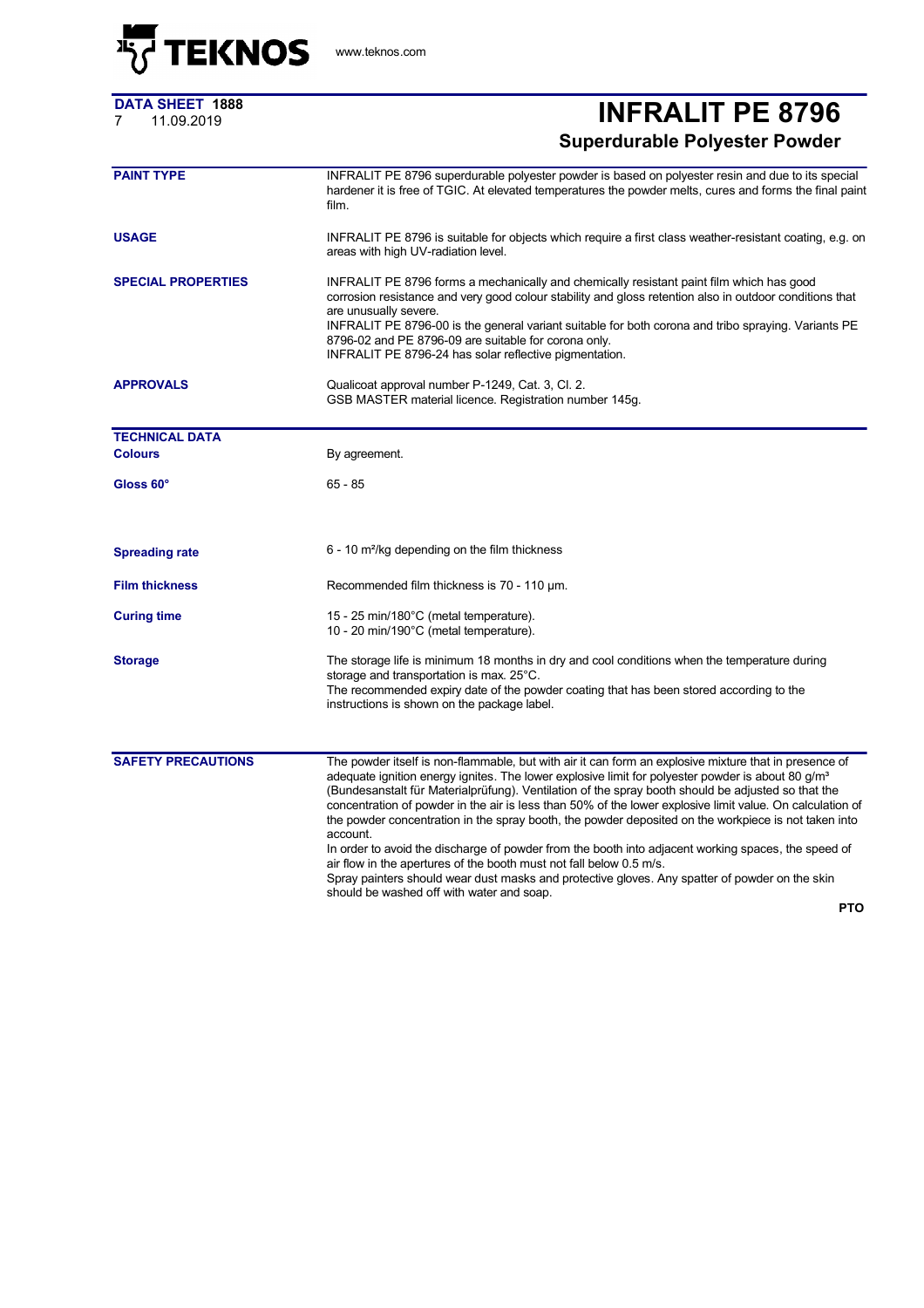| <b>DIRECTION FOR USE</b>   |                                                                                                                                                                                    |                                                                   |
|----------------------------|------------------------------------------------------------------------------------------------------------------------------------------------------------------------------------|-------------------------------------------------------------------|
| <b>Surface preparation</b> | COLD-ROLLED STEEL: Degreasing and zinc phosphating or alternatively a suitable conversion treatment.                                                                               |                                                                   |
|                            | ALUMINIUM: Degreasing and chromating or alternatively a suitable conversion treatment.                                                                                             |                                                                   |
| <b>FILM PROPERTIES</b>     |                                                                                                                                                                                    |                                                                   |
|                            | Substrate chromated aluminium (100 x 300 x 0.6 mm), film thickness 70 um, stoving 15 min/180°C. Testing 1 h after<br>stoving:                                                      |                                                                   |
| <b>Typical values</b>      | Flexibility (Erichsen, ISO 1520)<br>Impact resistance (ASTM D 2794; 15.9 mm diameter)<br>- direct<br>- reverse<br>Flexibility (ISO 1519)<br>Adhesion (cross-cut test, EN ISO 2409) | over 6 mm<br>over 2,5 Nm<br>over 2,5 Nm<br>less than 5 mm<br>GT 0 |

The information of this data sheet is normative and based on laboratory tests and practical experience. Teknos guarantees that the product quality conforms to our quality system. Teknos accepts, however, no liability for the actual application work, as this is to a great extent dependent on the conditions during handling and application. Teknos accepts no liability for any damage resulting from misapplication of the product. This product is intended for professional use only. This implies that the user possesses sufficient knowledge for using the product correctly with regard to technical and working safety aspects. The latest versions of Teknos data sheets, material safety data sheets and system sheets are on our home pages www.teknos.com.